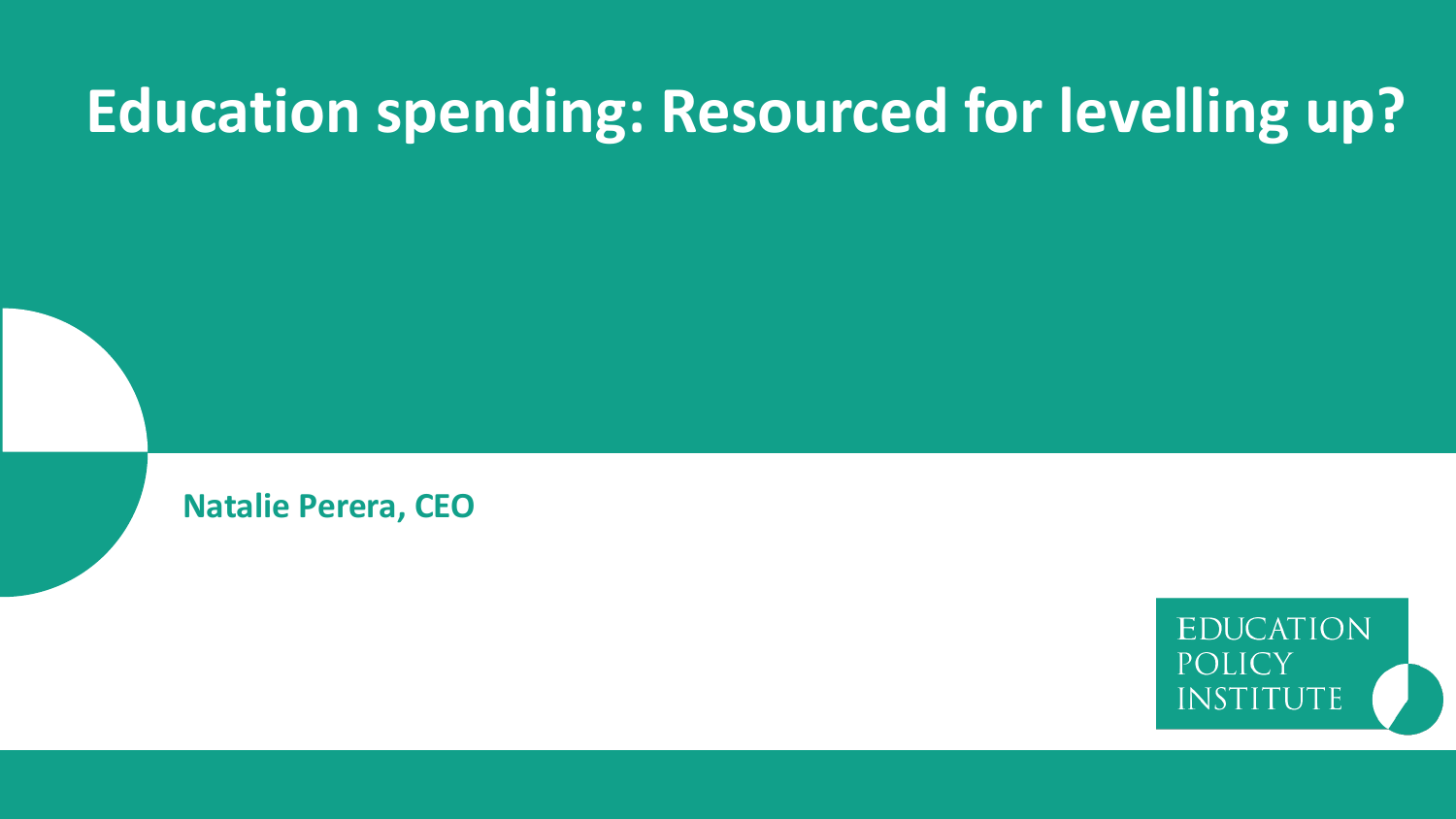#### **Even before the pandemic, the disadvantage gap had started to widen for 5-16 year olds**



- In 2018, the gap started to widen in the early years and in secondary school
- In 2019, it started to also widen in primary school too (for the first time since 2007)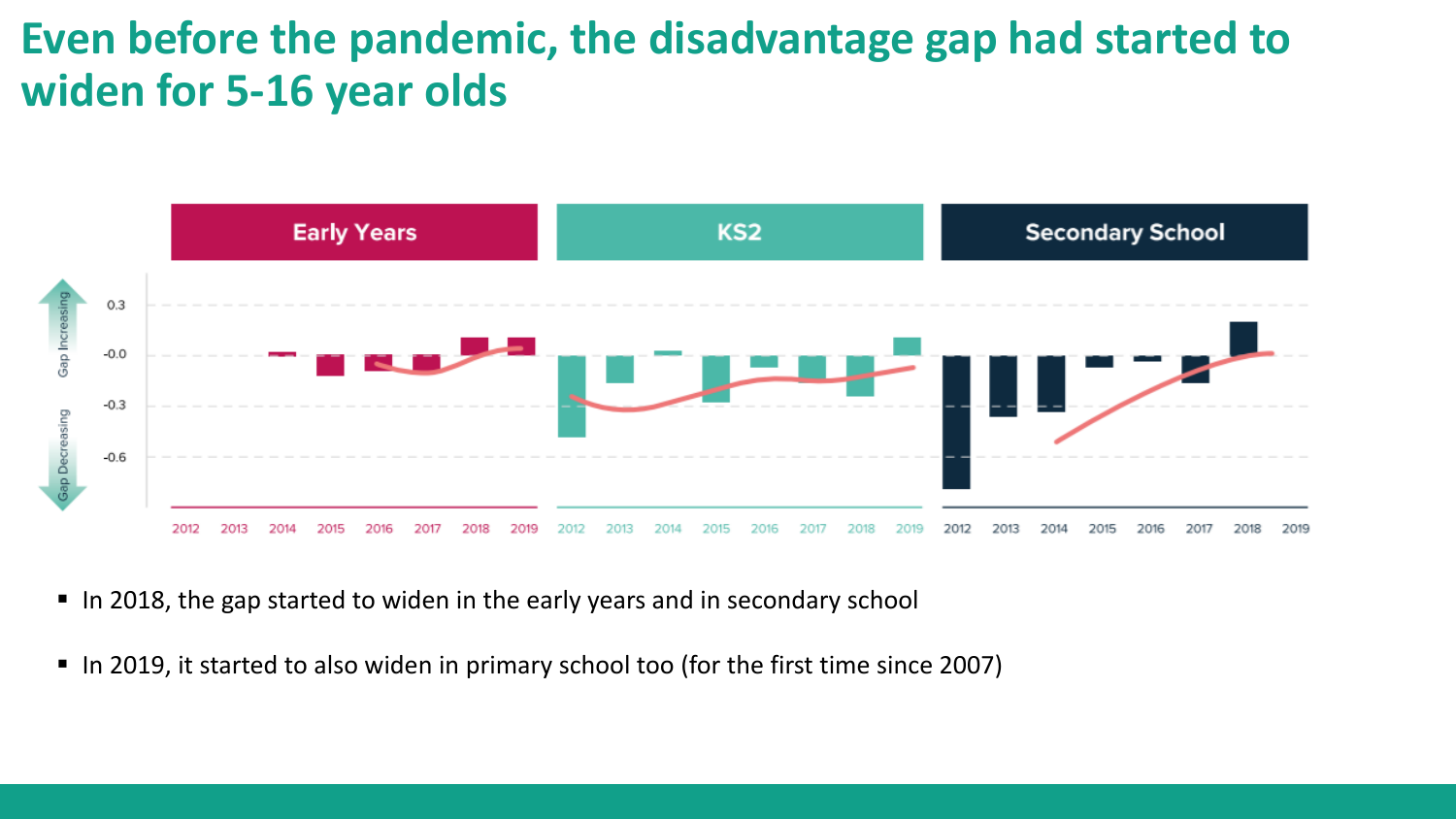### **The National Funding Formula has weakened the link between funding and need**

- In seeking to 'level-up' funding through the national funding formula and additional money for schools since 2018, the government has in fact weakened the link between funding and need.
- While there have been large differences in funding across schools and local authorities, recent policies have meant that pupils from more affluent backgrounds are attracting larger increases to funding rates compared to those from more disadvantaged backgrounds.



**Change in per pupil funding by pupil characteristics between 2017-18 and 2021-22 (real terms)**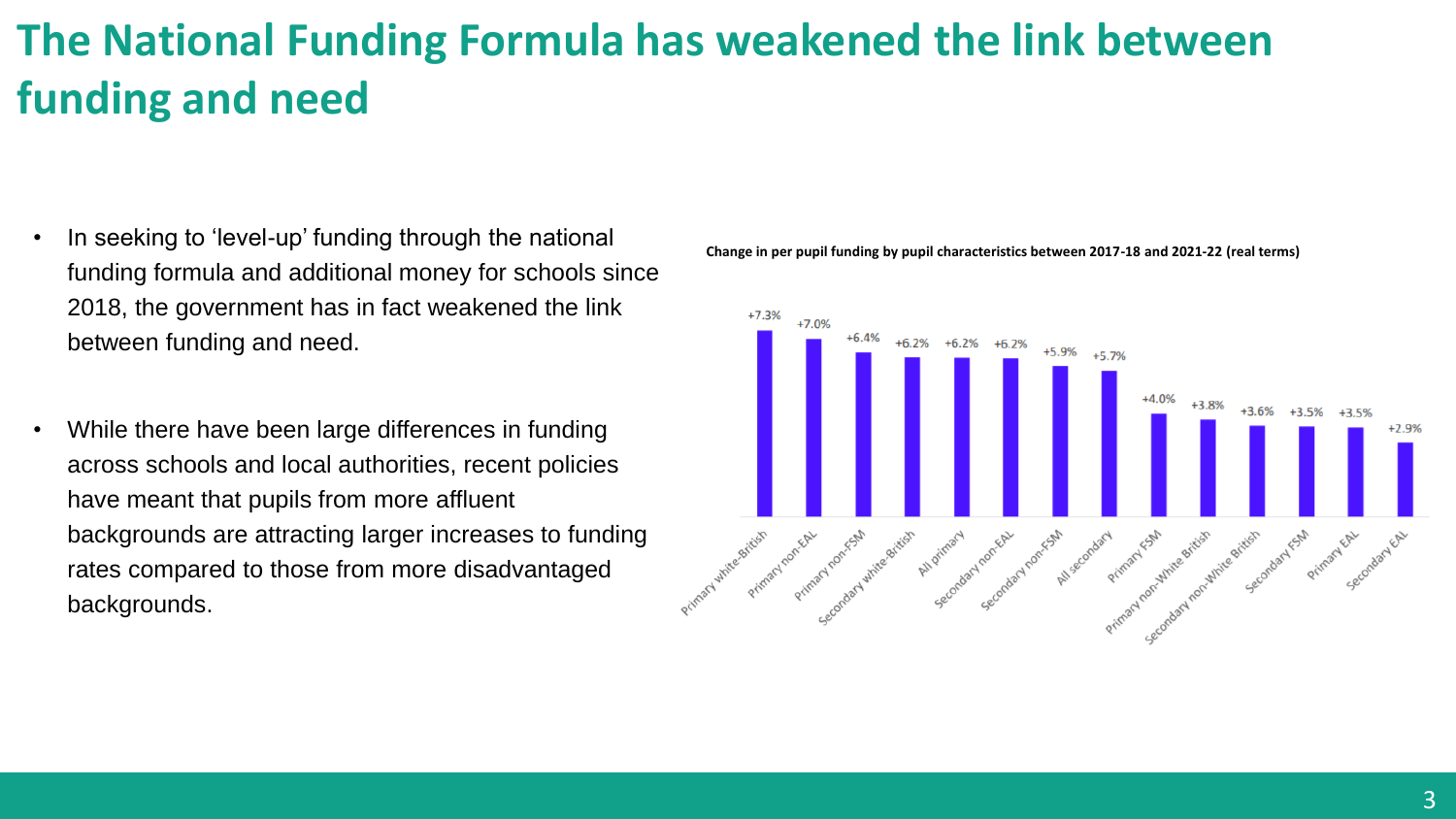#### **But the disadvantage gap has widened as a result of the pandemic**

- By the 2021 summer term**, learning losses for disadvantaged primary pupils were 1.2 months in reading and 2.6 months in maths**  (compared to 0.8 and 1.3 months for non-disadvantaged pupils)
- **Disadvantaged pupils in secondary schools were 2.4 months behind in reading in summer 2021** (compared to 0.8 months for nondisadvantaged pupils).
- These disparities provide evidence of a widening of the "disadvantage gap". EPI estimates that **the relative learning loss for disadvantaged pupils over the course of the pandemic is the equivalent to undoing up to a third of the progress made over the last decade** in narrowing the disadvantage gap in primary.







4

**RENAISSAN**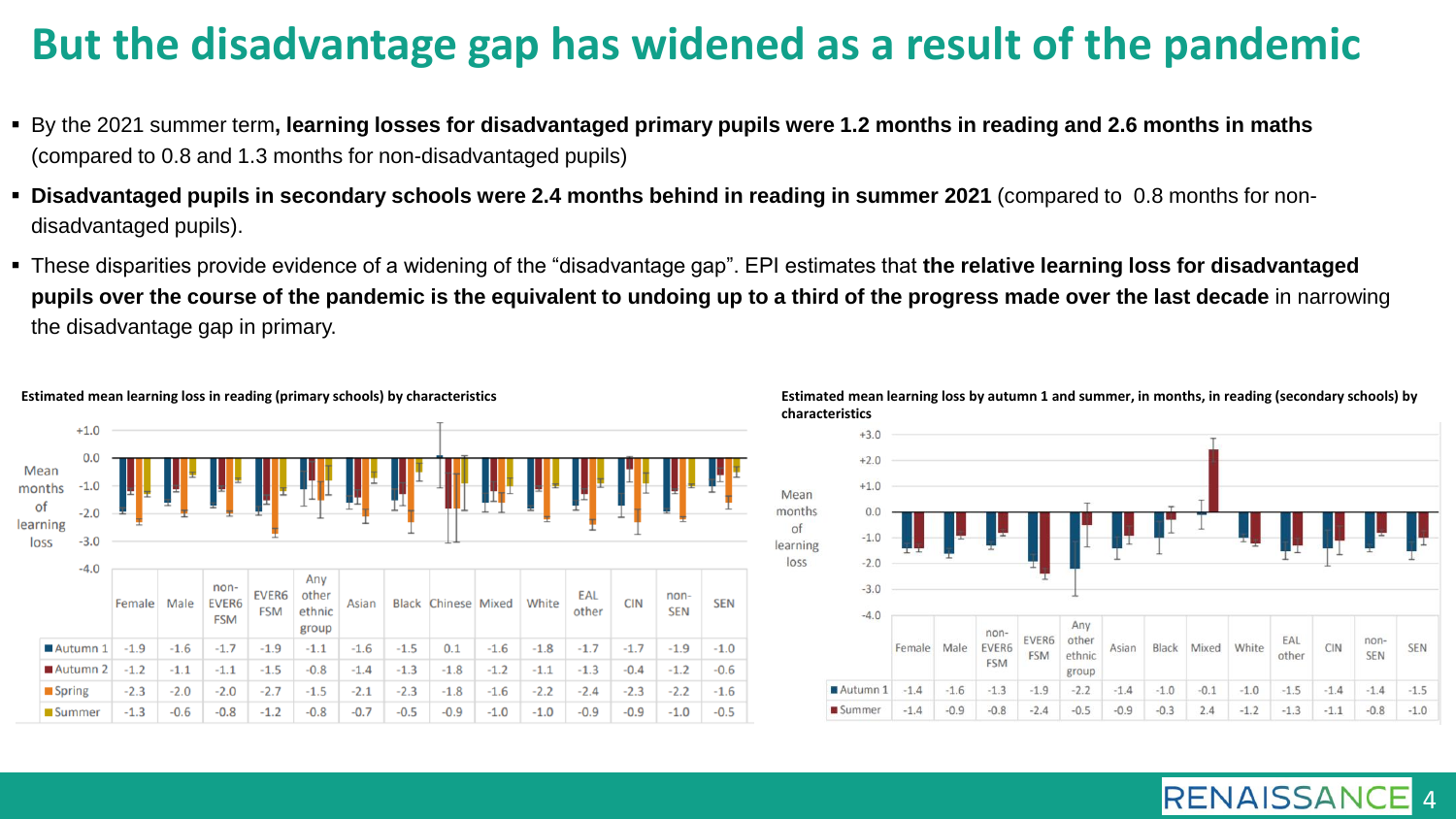#### **Area level disadvantage matters too**

As well as variation by pupil disadvantage, we find:

- variation in learning losses by the level of disadvantage of the area in which pupils live.
- non-disadvantaged pupils in areas with medium and high levels of disadvantage experienced a similar or greater degree of learning loss to disadvantaged pupils in areas with low levels of disadvantage.
- This is important to note as **disadvantage clearly impacts learning losses at both an area-level as well as at a pupil-level.**